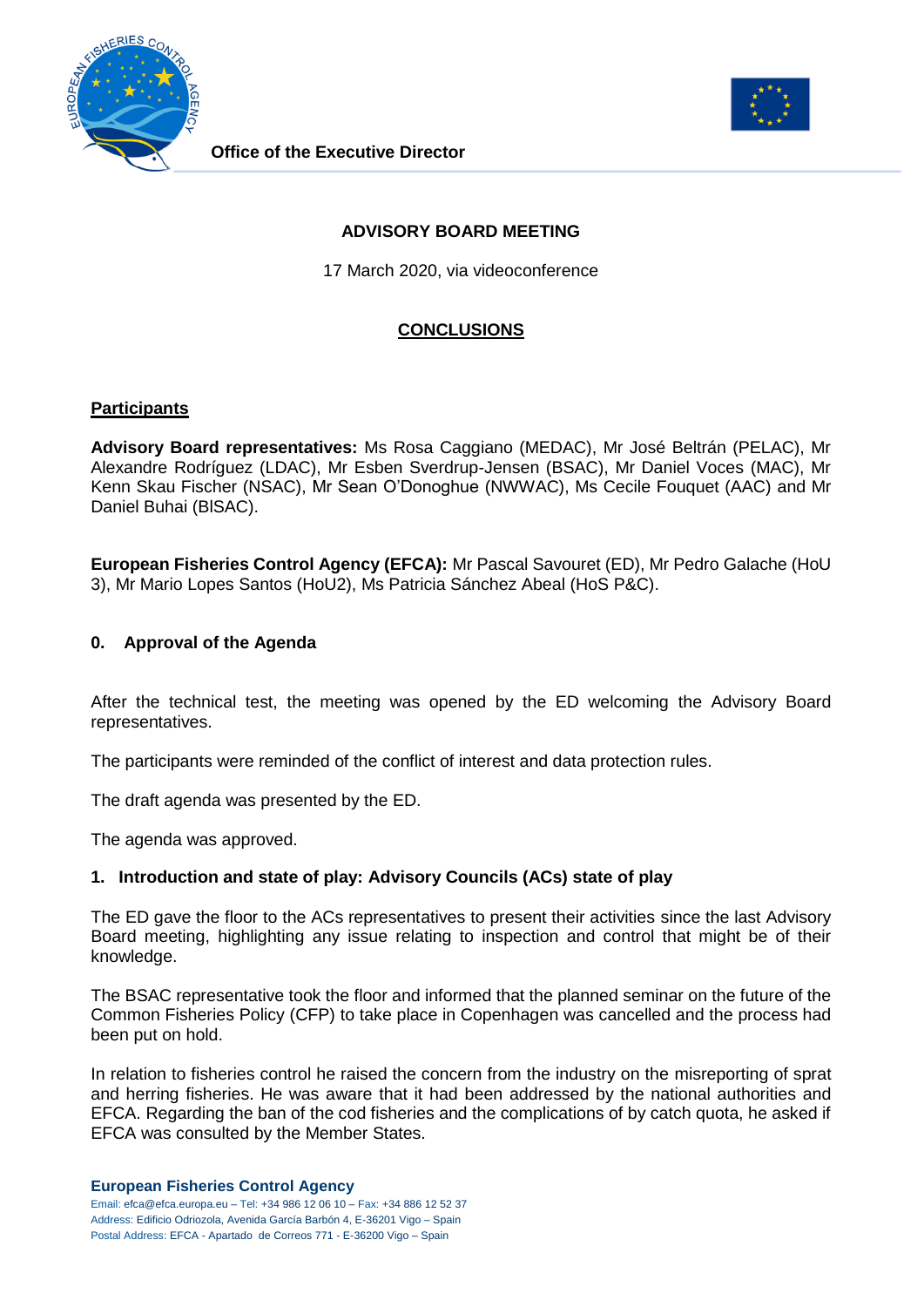The HoU2 replied to the issue of misreporting of herring and sprat is considered a priority under the Baltic Sea (BS) joint deployment plan (JDP) and that EFCA had planned to start a specific action in this respect. A common protocol for sampling procedures was jointly developed between EFCA and MS and should be deployed for related inspections. On the issue of the ban of the cod fisheries, he acknowledged its JDP primordial importance and informed that a meeting took place with the BALTFISH group for a harmonised approach. Since the regulation covered the quota uptake, the question that arose was what happened if by-catch quota is reached, and if other fisheries likely to fish for cod (e.g. flounder, plaice) should be also closed. This issue is also a priority under the BS JDP, and EFCA and MS are following closely the way by-catch is being used.

The BSAC representative also informed that they were planning to have a meeting in Vigo of the Executive Committee in the autumn.

The NSAC representative explained that COVID-19 impacted its activities. He reported that they had some minor issues on the cooperation with the Scheveningen group on the discard plan. Plaice has been eliminated from the discard plan in 2021. He also remarked that the current revision of the Control regulation describes a one solutions fits all, which creates some problems for them. He also inquired about the situation after Brexit.

The HoU2 informed EFCA was collaborating operationally with UK until the end of the year, waiting for the conclusion of a possible agreement and its implementation modalities.

The NWWAC representative informed that due to COVID-19, they had to cancel their executive meeting in Madrid. He also stated the AC was very active on the discard ban and that the NWWAC hoped to finalise the recommendations soon. On the control front, they had been active in the European Commission proposal and sent their recommendations to the Commission, the European Parliament and Member States. He also asked EFCA if they could have access to the evaluation of compliance with the Landing Obligation (LO) for North Western Waters. They will have their workshop on the LO on 6 July.

The HoU2 explained that EFCA is cooperating with the Control Expert Groups (CEG) in the framework of the implementation of the LO and stressed that EFCA is always in favour of the dialogue between Member States, ACs and EFCA. He also said it was still premature to decide on the participation of the workshop of 6 July. EFCA confirmed that an executive summary of the compliance evaluation report was published as requested by the NWW High Level Group. EFCA is willing to organise a joint workshop with the NWW AC and other stakeholders in support of the NWW CEG, to discuss in more depth the results of this compliance evaluation and possible ways of improving compliance.

The MEDAC representative said they organised their last meetings at the end of February and discussed the GFCM recommendations on the Strait of Sicily. She highlighted their interest in the EFCA activities in the scope of the GFCM pilot projects, including promoting cooperation with Third Countries. She informed they had sent a letter to the European Commissioner about the situation and activities of the Egyptian fleet, which is increasing without control in the fishing for deep-sea shrimps. As regards the discard plan, the Member States under the High regional group PESCAMED (IT, FR and ES) are proposing to keep the discard plan for small pelagic species in the area with no changes. She added that the Legal Service of the Commission will draft a consolidated delegated act for the discard plan for small pelagic species, and following article 15.7 of the CFP regulation, the Commission is empowered to draft the delegated plan. So, Member States had to address the Commission and send the updated scientific information on pelagic species to STECF, as the discard plan for pelagic species, which deadline was for this year. She was expecting to have meetings in June.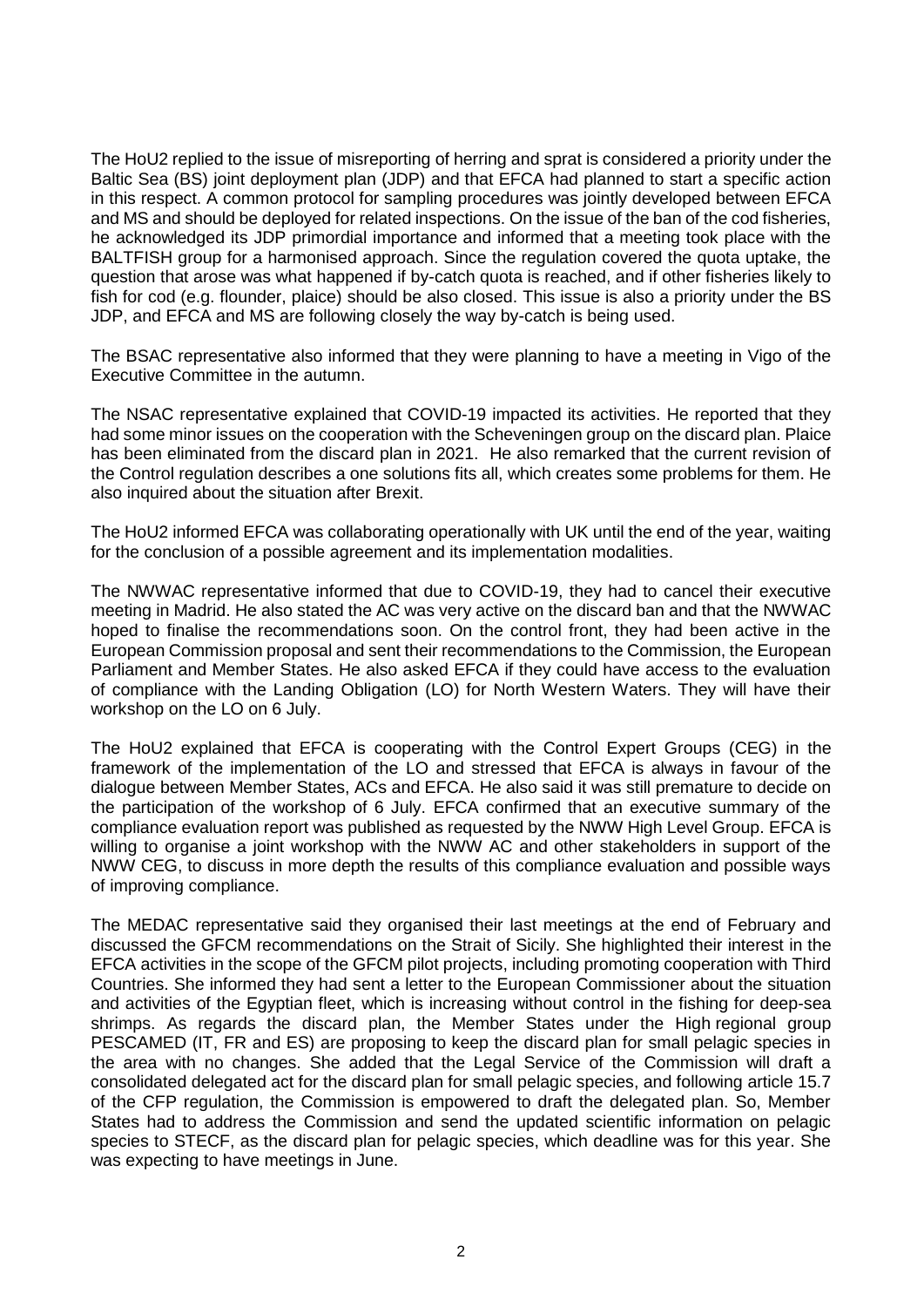The HoU3 indicated that the information on the Strait of Sicily control activities would be included in the presentation of the Annual Report. He acknowledged the problem of the Egyptian fleet without prejudice of others problems in the area. He said that after the first year of the pilot project, improvements were made, but progress should continue. In addition, now there is a Mediterranean Joint Control Plan to implement in the following years

The BlSAC representative explained that more should be done in terms of transposition of the Control Regulation 1224/2009 in their region. He also pointed out that they were confronted with situations of an increase in auxiliary boats, which are not in the fleet register but are doing some catches. He also expressed their wish for national authorities to take more on board the recommendations from the BlSAC.

The HoU3 apologised for not being able to attend the last AC meeting in February and highlighted the good cooperation with Bulgaria and Romania for the first year of implementation of the JDP. He proposed to organise a joint meeting with the national authorities and the AC.

EFCA ED also express EFCA´s availability for a joint meeting with them and the relevant authorities.

The representative of the LDAC updated about the following points:

- Completion of the second phase of their performance review. In the section on its work with EFCA, interviews were performed by the consultant to EFCA ED and HoU3. The quality of the partnership was ranked by the consultant as "green" in the traffic light system.
- Continuation of the follow up of the Control Regulation dossier under the priorities of the Croatian Presidency. The LDAC keeps promoting an increased role of EFCA in the International Dimension of the CFP. In particular EFCA could play a decisive role in the technical specifications and coordination of pilot projects on IT tools related to MCS, such as verification and cross-checking of electronic catch certificate (I-CATCH) or alerts and mutual assistance between MS; in the fight against IUU by promoting regional SCIPS/JDPs in areas such as the Gulf of Guinea or the Indian Ocean, and in training of inspectors and control authorities from third countries linked to the sectoral support of the SFPAs.
- Follow up on developments on REM (remote electronic monitoring). He asked if REM was considered also for all EU fisheries including activity of EU vessels in the high seas.
- On the implementation of the Sustainable Management of the EU External Fishing Fleet (SMEFF) (EU) Regulation 2017/2403, the launch of the EU public database register for fishing authorisations would contribute to achieve more transparency and should be fully and regularly populated.
- Ongoing work on an opinion based on MAC advice on level playing field between the EU Distant Water Fleet and third countries in areas linked to the CFP international dimension.
- An EFCA representative provided an update (via Skype) on the state of play of the project and EFCA´s involvement at the Annual Coordination Meeting between the LDAC and COMHAFAT held in early February in Rabat.
- In the framework of the EU H2020 Project FARFISH, as part of its Management Recommendation for the South West Atlantic (ASW – FAO 41), two main outputs are coming up which could count with a role from EFCA: a methodology for cross checking VMS and AIS and provide visualisation tool maps and a template for a regional control programme for international fleets in the area.
- two forthcoming events: 1) the UN Ocean Governance conference from 2 to 6 June 2020 in Lisbon, with the Annual Farfish meeting on that same week so perhaps EFCA could attend and 2) the LDAC-COMHAFAT Regional workshop on implementation of SFPA in third countries, to which EFCA may be invited to participate as expert or panellists in one of the round tables. The meeting was expected to take place in spring but due to the COVID-19 outbreak, it will be adjourned until further notice.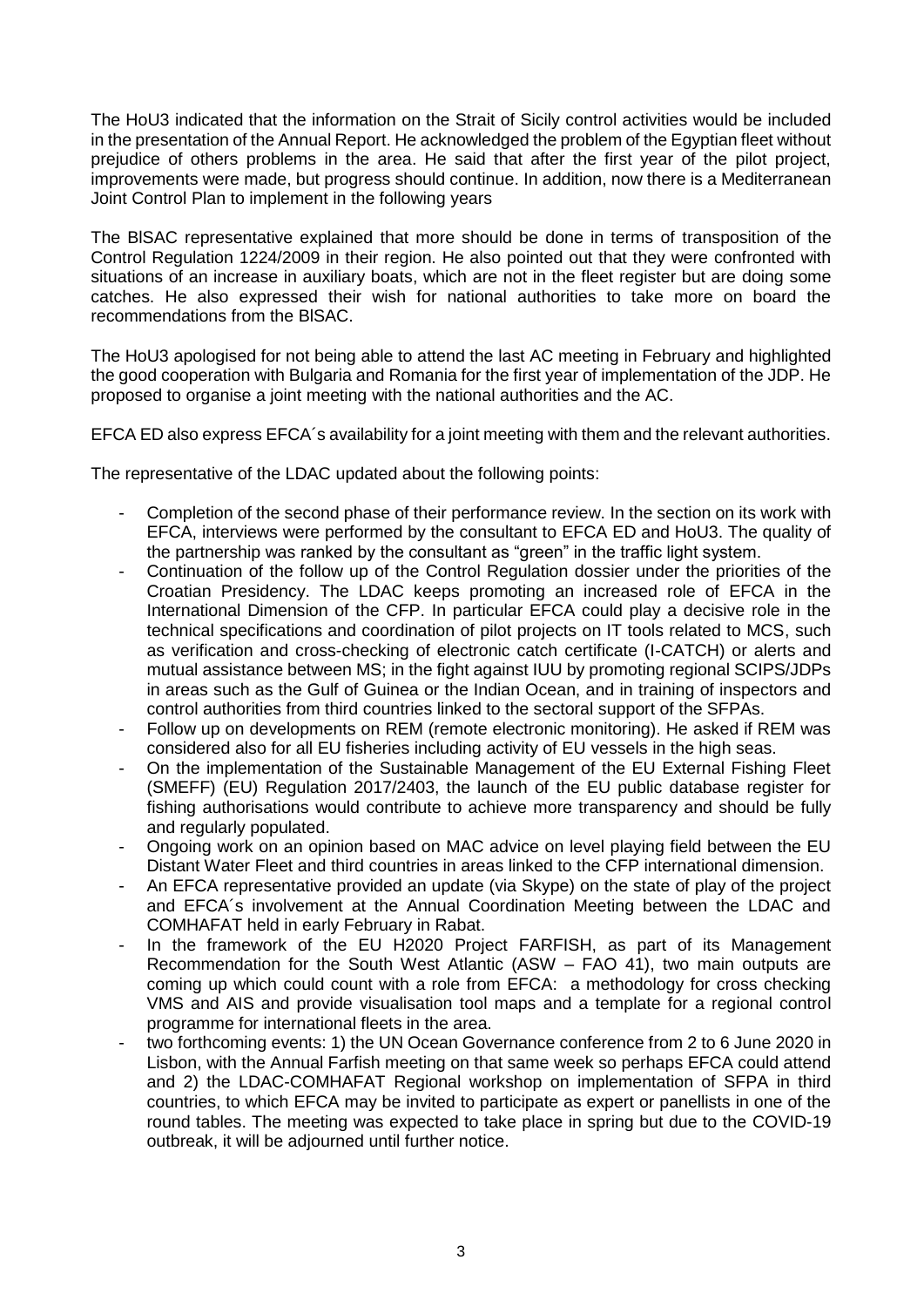The HoU3 thanked for the support and request for additional resources for EFCA, in case activities are extended. Regarding the project PESCAO, EFCA´s role is that of technical assistance, supporting the regional organisations, the Sub-Regional Fisheries Commission (SRFC/CSRP) and the Fisheries Committee for the West Central of Gulf of Guinea (FCWC/CPCO), EFCA is happy of further presenting the work in this area. Also, EFCA is glad to assist in the framework of the FARFISH project.

EFCA ED explained that on the EFCA´s website, there are published the Technical guidelines and specifications for the implementation of REM in EU fisheries. They are applicable both for international and EU waters. He also pointed out the outstanding issue of recognition of tropical species, and that some work in this field could be developed with the LDAC.

The LDAC representative commented he would go back to its members on this issue.

The HoU2 complemented the information on REM saying that, EFCA in cooperation with the Scheveningen Control Expert Group, is preparing a joint regional pilot project for the implementation of REM. The project aims to be delivered in September. He also acknowledged that REM could be a requirement for access to UK waters for 2021 if an agreement is settled.

The MAC representative commented that COVID-19 is interrupting their activities too and that the fishing industry sent a letter to the Commissioner requesting to inform EU citizens that it is safe and healthy to consume fish.

He summed up the following items:

- On the control regulation, work is ongoing with the European Parliament. Their advice on Level Playing Field was circulated and comments were received from the European Commission on March. The Commission reminded that the level playing field is already achieved through the work of the Regional Fisheries Management Organisations and that the Commission is already part of the compliance committee of these RFMOs, also to ensure that Member States apply the legislation in the same way.

- On the catch certification scheme, the EC took note of the MAC advice and committed to work to strengthen the IMO number. The Commission agreed with the MAC on the disparity across the Member States on the catch registry, the reason why they are proposing the e-catch.

- On the Sustainable Management of the External Fishing Fleet (SMEFF), the MAC highlighted some implementation issues. The COM noted that the implementation of the SMEFF regulation only began in January 2018 and that Member States are still in the building-up phase. The Commission intends to continue working with Member States to ensure continuous verification of the sustainability of the fisheries authorised under direct authorisations, or in the high seas. Different tools will be used in that respect, including audits.

- In the Mediterranean, there is a difference on how red bream minimum sizes are regulated between the European Union and Morocco. MAC is also concerned about China. The Commission advised to work with China on fighting IUU fishing.

- With regard to the implementation of the FAO Voluntary Guidelines for Catch Documentation Scheme (CDS), the COM explained their strong support to the work of FAO to assist States and RFMOS in developing, reviewing, harmonising and implementing Catch Documentation Schemes. The EU will also host the third meeting of the Parties to the FAO Port State Measures Agreement in Brussels in November-December 2020. This will be the first review meeting for this agreement.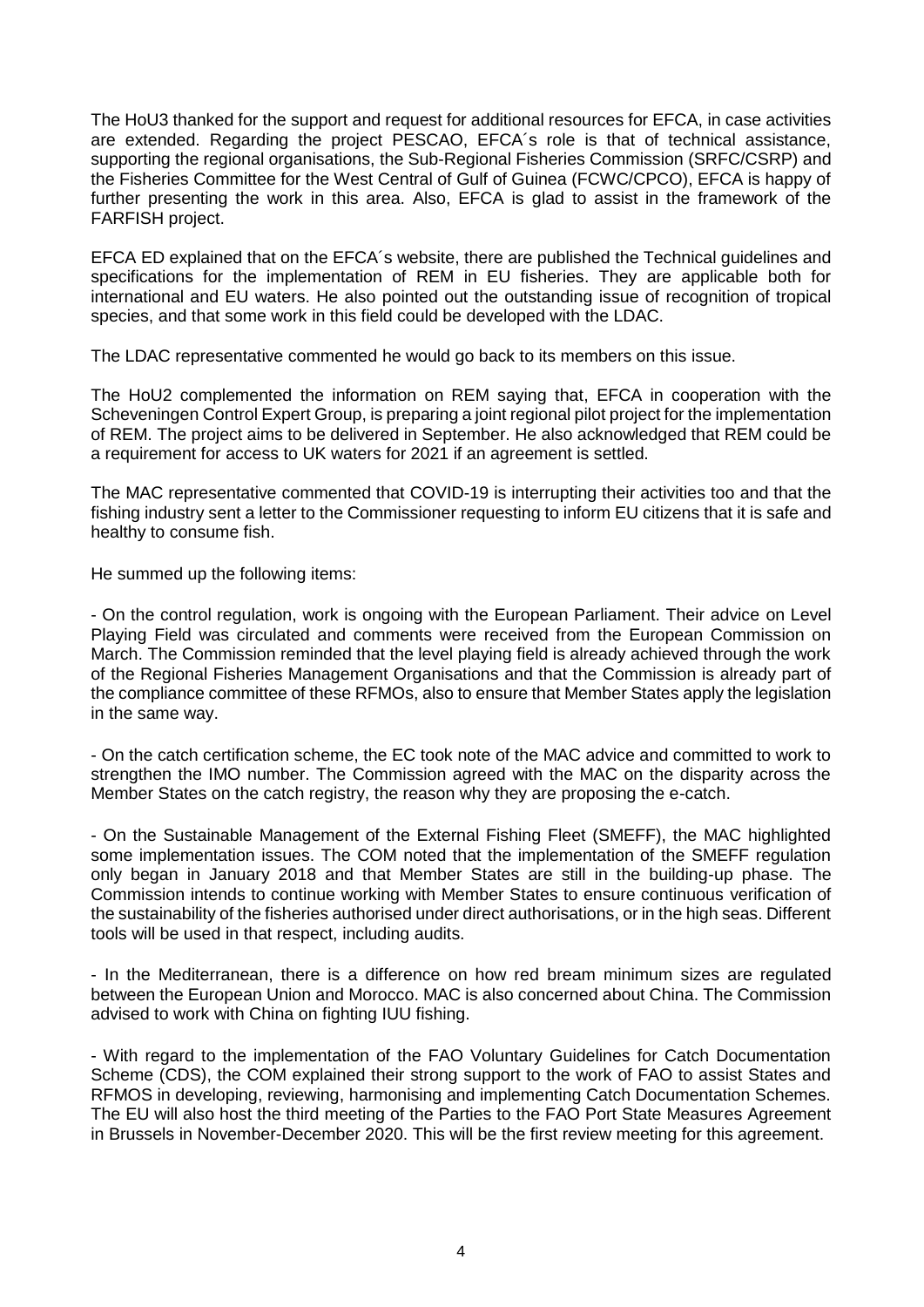- There is a recent public consultation on updated negotiated guidelines for future Economic Partnership Agreements with ACP countries. The MAC recommended the EU to strengthen provisions on sustainability.

The HoU3 explained that one of the most important objectives of EFCA is the achievement of a level playing field. EFCA participates in the implementation of the legislation within the RFMOs. Control is important in this regard.

The AAC representative informed the Commission will review its Strategic Guidelines for Sustainable Aquaculture this year. They will be presented by the Commission in September 2020. This is a key piece of EU legislation for the EU aquaculture stakeholders. Therefore, the AAC submitted two recommendations about these future Guidelines. Among the recommendations given, some may be of interest for EFCA: the AAC requests to establish a level playing field for EU aquaculture products in relation with the imports, (for instance, by ensuring that the farming requirements are included in the auditing schemes for imports).

They also issued an advice on the control regulation, asking for the creation of a specific register for aquaculture vessels in order to gather more knowledge about the importance of the sector at the EU level, secondly, pointing out some contradictory rules about batches, and thirdly, for having more control in beach recreational fisheries. There was a minority statement in the advice about the two last points of the recommendation.

EFCA ED explained EFCA is helping the Commission in the evaluation mission under the Regulation to fight IUU fishing. On the monitoring, control and surveillance of recreational fisheries, EFCA planned to have a workshop in May 2020, but it will be postponed.

The PELAC representative updated on their recent activity, referring first to the lack of financial resources to engage in scientific projects:

- The implementation of the LO was a problem and they will start providing recommendations for choke mitigation.
- In relation to the focus group on Control, recommendations have been put forward on the European Commission proposal.
- Data collection has been organised to include western horse mackerel.
- The AC held a working group on plastic in January 2020

He mentioned that Brexit was still a concern. PELAC is also worried about the Compliance Evaluation of mackerel fisheries, as would like EFCA to reveal the full report before the adoption of any measures. It is felt there was a lack of transparency in the process.

HoU2 thanked PELAC for facilitating the workshop in March in the Netherlands. He explained that the Compliance Evaluation report was requested by Member States. The idea was to have a report for control authorities, but then the High Level Group asked to publish an executive summary. The publication of the report was not meant to be public as Member States do not want to disclose sensitive control data. He pointed out the need of more substantial data and reference data when there is not hard data and to use the intelligence from the ACs. As some countries and some fleet segments may be moving into REM, there could be a stronger basis in deriving reference data for such analysis.

EFCA ED argued that the conclusions of the study on the control of the LO could not provide reasonable reassurance that industry is complying. It is also EFCA´s impression from all data received. Looking at the EU New Green Deal and the EU commitment to the sustainable development goals, the LO should be complied with. EFCA has tried the gramm size approach and others, but they have all fallen short.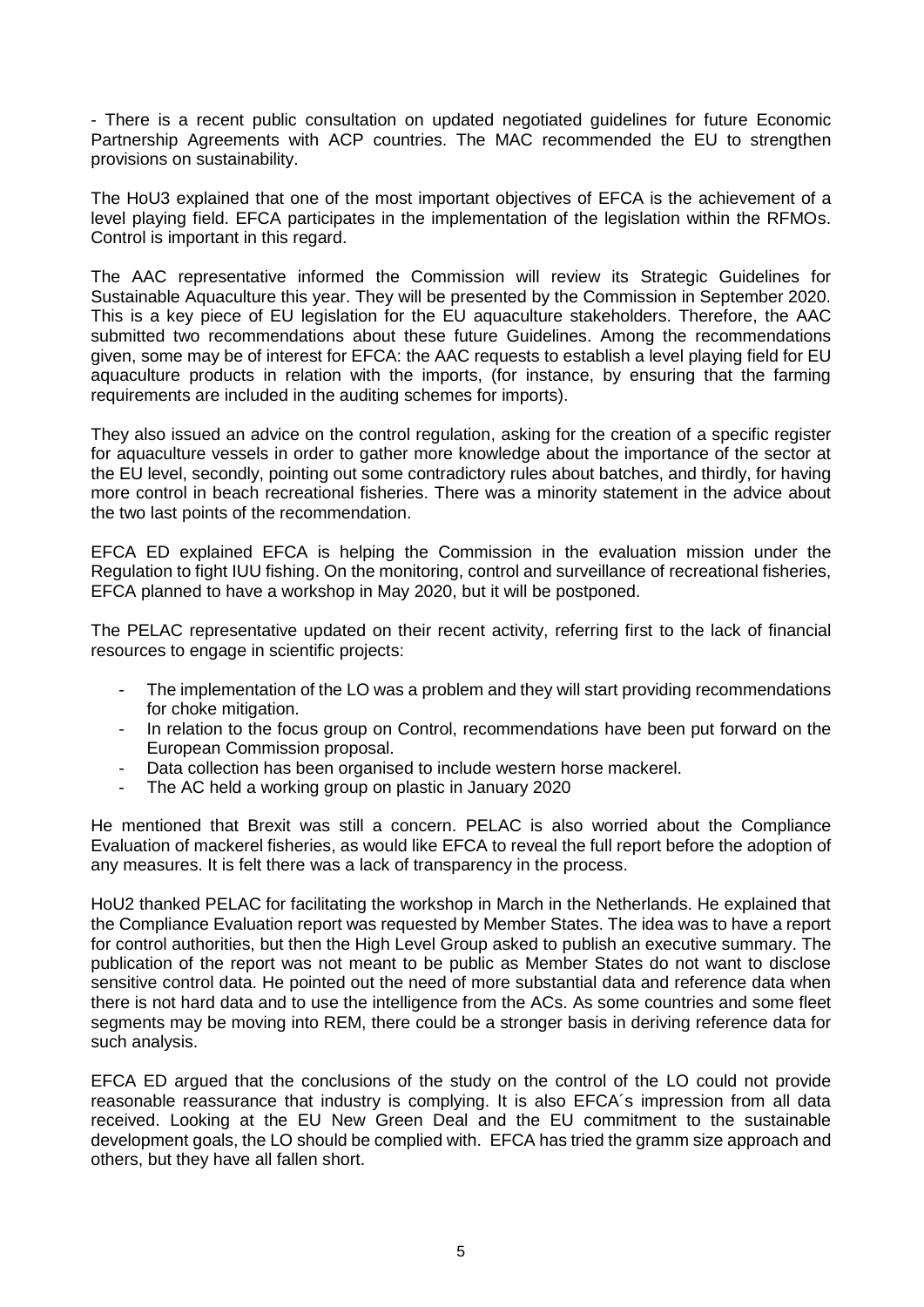The NWWAC representative stated that they are not satisfied with the compliance evaluation of mackerel. PELAC will be writing to the Commission and the High Level Group to complain for the evaluation.

EFCA ED said that they keep the dialogue with the industry and that is why the meeting with the industry took place in Hague.

## **2. EFCA's Annual Report 2019, EFCA's Single Programming Documents (PD): SPD 2020 implementation and Draft SPD 2021**

EFCA ED presented the main results of EFCA's Annual Report 2019:

- The new Specific Control and Inspection Programme (SCIP) Commission Implementing Decision introduced some new areas and species. Subsequently it was necessary to widen the scope of the JDPs which apply to all species subject to the LO and which cover the fishing activities of the Mediterranean and Eastern Atlantic, the Black Sea, Baltic Sea, North Sea and Western Waters of the Eastern Atlantic. EFCA effectively implemented, in cooperation with the Member States, these wider scope JDPs with the same resources as the previous year.
- Through the JDPs EFCA provided assistance to Member States and the European Commission in the area of control, inspection and surveillance. Specifically, the activity focused on joint coordination and enhancement of the potential of national enforcement services to apply the rules of the CFP in a uniform and effective manner. In 2019, the cooperative efforts led to 32 381 coordinated inspections, an increase in comparison to 2018 (26,922), and to 1 487 suspected infringements detected, an increase in comparison to 2018  $(714)$ .
- EFCA contributed to the work of the CEGs, focussing on the implementation of the LO, in particular on the Risk Assessment and Compliance evaluation. In response to a joint request from the North Sea (Scheveningen) and North Western Waters CEGs, EFCA finalised the compliance evaluation exercise focused on the LO and certain key species. The evaluation was performed over the period 2015-2017 for mackerel fisheries and over 2016-2017 for North Sea fisheries targeting cod, plaice and sole and for North-western waters (NWW) fisheries targeting haddock, hake and whiting. Similarly, in response to a request from the Baltic Sea Control Expert Group (BALTFISH), EFCA commenced a compliance evaluation exercise on the LO in the Baltic Sea in 2017 and 2018. Moreover, during the second half of 2019, EFCA worked with CEGs on the development of a REM pilot project template;
- EFCA used the framework of the JDPs to enhance the standardisation of inspections, in particular, last haul observation procedures during inspection at sea in all EU JDP areas. The publication of specific technical guidelines was another important milestone in EFCA's work for standardisation. Particularly, in 2019 EFCA finalised and published guidelines on REM and, in collaboration with Member States, on risk assessment and compliance indicators. To level the playing field, the secondment of EU inspectors to multinational inspection teams contributed to the standardisation of inspection procedures among Member States. More than 1000 staff from EU and non EU countries are now registered in the EFCA e-learning platform.
- EFCA also assisted the Commission in the cooperation with international organisations dealing with fisheries such as Regional Fisheries Management Organisations (namely, NAFO, NEAFC, ICCAT and GFCM), to strengthen operational coordination and compliance.
- In accordance with the MEDFISH4EVER Declaration, EFCA continued to cooperate with third countries in the Mediterranean to effectively promote a level playing field in the area. The JDP control activities in the Strait of Sicily were implemented in cooperation with Algeria, Tunisia and Libya. In the Black Sea, EFCA led an initiative in the framework of the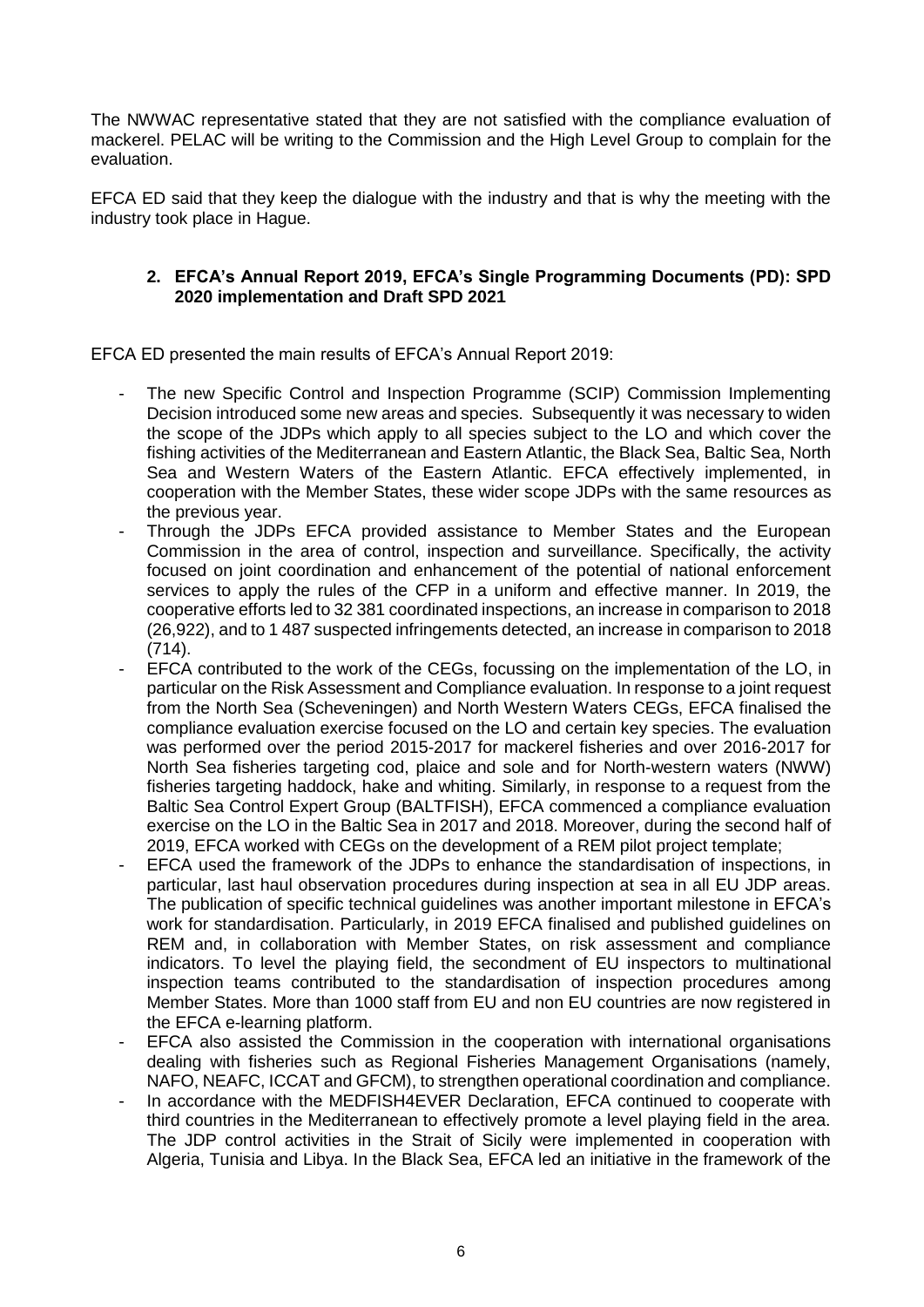interagency cooperation, in order to support Bulgarian and Romanian authorities in their fisheries control activities.

- In the fight against IUU activities, EFCA assisted the European Commission with the analysis of 378 catch certificates and 122 processing statements for six third countries.
- In the framework of the five-year EU funded PESCAO project, including a component aiming to improve the fight against Illegal, Unregulated and Unreported (IUU) fishing activities in Western Africa, EFCA continued to provide technical assistance to the Sub-Regional Fisheries Commission (SRFC), the Fisheries Committee for the Western Central Gulf of Guinea (FCWC) and their member countries, in a coordinated manner, using the experience gained in the EU context. A report was drafted on the review of the SRFC and the FCWC member countries' national legal frameworks related to fisheries control and enforcement.
- Moreover, in the framework of PESCAO, EFCA organised three national trainings on fisheries control and inspection in the Republic of Guinea, Nigeria and The Gambia and two sub-regional courses for FMC operators were organised in Cabo Verde (for Cabo Verde and Guinea Bissau), and one in Abidjan, for Senegal, Guinea, Mauritania, Côte d'Ivoire, Benin and Togo. In addition, the SRFC organised three joint control campaigns during 2019 and EFCA supported all of them.
- In the framework of the European Coast Guard cooperation, the cooperation with Frontex and EMSA further developed in the area of capacity building with EFCA coordinating the overall drafting process of the Practical Handbook on European Cooperation on Coast Guard Functions. Moreover, EFCA has led the process to coordinate the follow-up by the three agencies of the European Coast Guard Functions Academies Network. In the field of Risk Assessment, the three agencies developed their own risk analysis frameworks within their mandate. Also, EFCA supported the third workshop of the European Coast Guard Functions Forum (ECGFF) on "Multipurpose Maritime Operations" (MMO) held in Catania, Sicily, Italy from 3 to 5 June 2019 and participated in the Coastex drill.
- EFCA's chartered OPV was operational for 308 days and provided a robust platform for fisheries inspections leading to a total of 247 inspections and 136 suspected infringements detected. Enhanced capacity sharing with EMSA enabled the EFCA chartered Offshore Patrol Vessel (OPV) Lundy Sentinel to be upgraded for multipurpose missions; to carry pollution response equipment as well as a Remotely Piloted Aircraft System (RPAS).
- EFCA's information systems enabled the collection of data from each Member State providing details of their fishing vessels, catches and other such information. Overall, EFCA was sent Electronic Reporting System-logbook data from 4564 vessels in 15 Member States and Vessel Monitoring System (VMS) data from different vessels, throughout all Member States. The volume of VMS messages received by the EFCA VMS was 39.2 million messages.
- EFCA promotes a policy of equal treatment aiming to have an optimal gender balance among its staff, including in the management. On 31 December 2019, the overall percentage of female staff members was 46%. The percentage of female staff members excluding Seconded National Experts (SNEs) was 43%. The percentage of female staff grade AD8 (administrator's function group, grade 8) or higher was 26%.

EFCA ED included in the presentation a summary on the draft Single Programming Document 2020:

- The multiannual programming is structured around six strategic multiannual objectives and four (formerly three) strategic areas. It keeps the legacy of 2019.
- The six strategic multiannual objectives were presented, as well as the four strategic areas and their relationship with the strategic multiannual objectives and the KPI.
- On the operational area, there are the following objectives:
	- $\circ$  Implementation of JDPs and assistance to the Member States and the Commission in EU Waters and North Atlantic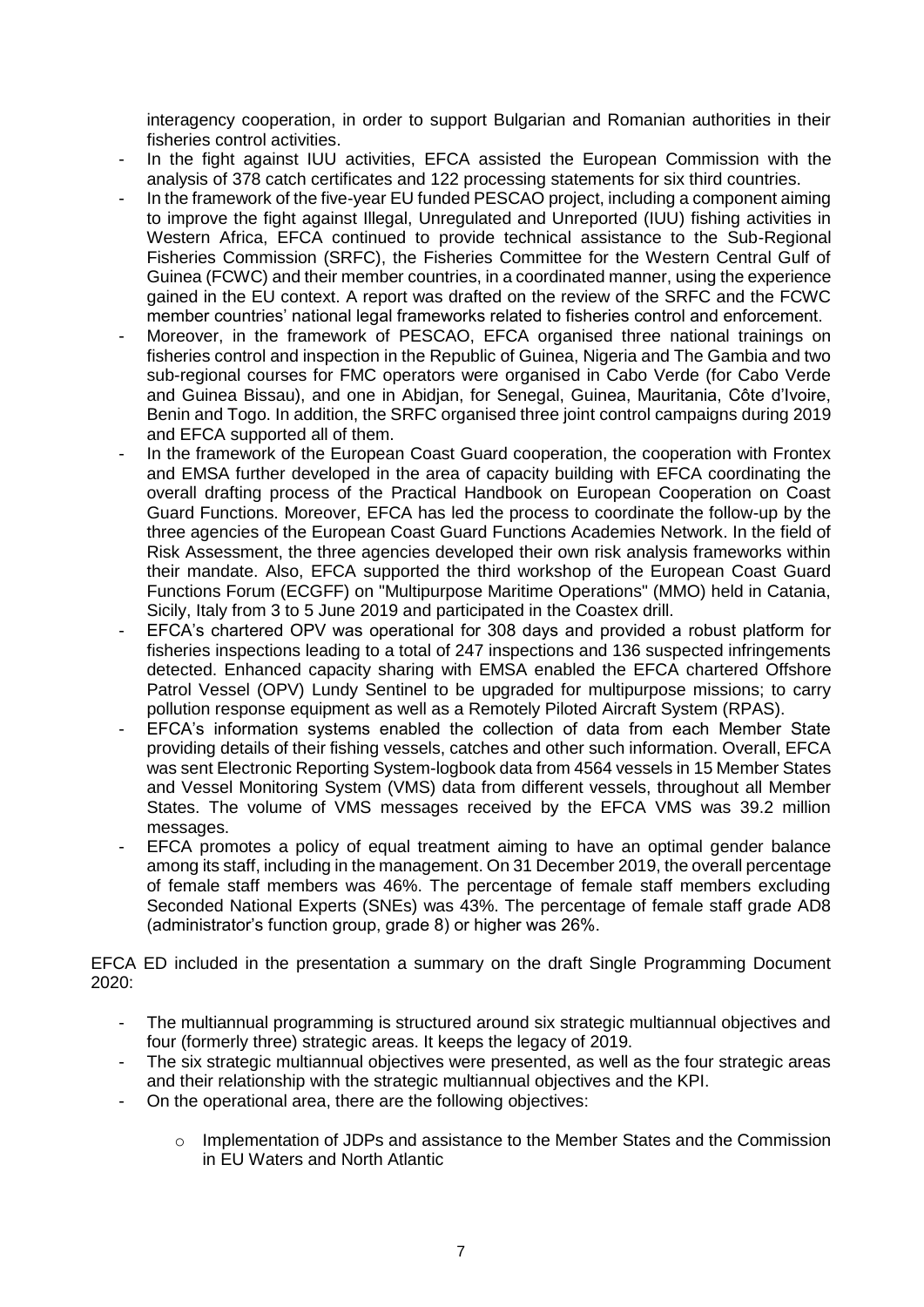- o Implementation of JDPs and assistance to the Member States and the Commission in Mediterranean and the Black Sea
- o Promotion of a risk management based approach and compliance evaluation
- $\circ$  Support the EU in the implementation of the external dimension of the CFP
- $\circ$  To strengthen compliance through the implementation of EU international projects (e.g. "Improved Regional fisheries governance in Western Africa (PESCAO)") as regards fisheries monitoring, control and surveillance
- $\circ$  Improve capacities to implement fisheries control and support other coastguard functions

The draft SPD2021 mirrors the 2020 structure and objectives.

The LDAC representative asked about the results of the SFRC campaign in PESCAO and about the data collected from the RPAs on board the Lundy Sentinel.

The HoU3 replied that the PESCAO campaigns were somehow similar to the beginning of the JDPs 12 years ago and that now they are improving. It provides information to the multinational operational teams. The participation helps to understand also where the problems are to identify training needs.

On RPAS, he explained that Coast Guard authorities are promoting the use of RPAS, including for improving Fisheries Monitoring, Control and Surveillance (MCS) measures. EFCA OPV Lundy Sentinel deploys a very short range drone for monitoring the vessel prior to inspection for safety and security of the boarding team that comes alongside aboard a rigid hull inflatable boat (RHIB)

EFCA ED added that it is important to have this information and improve the safety of the boarding. It is also used by the Liaison Officer on Board to see how the fishing vessel behaves.

The NSAC representative asked about real time closure on the North Sea, which was in the Commission regulation for a long time. He asked if this could actually work irrespective of the cod situation. He also pointed out that the technical guidelines for REM seemed OK, but his concern was on the cost and the respect for GDPR rules.

EFCA ED responded that all Member States are adamant to cooperate within the Scheveningen group with UK. He also added that a prevailing concern for Member States was to take GDPR compliance very seriously as there cannot be any risk of litigation. The cost is foreseen to be assisted by the EMFF. The idea is not to look for expensive satellite connection 24/7, but rather something not costly but effective.

The NSAC representative asked if UK had completely left EFCA's work, to which the HoU2 clarified that in operational terms, it was fully cooperating with EFCA through ERS, EIR, etc. However, UK was not member anymore of any fora.

### **3. Rotation of the Advisory Board representative in the EFCA Administrative Board**

EFCA HoP&C presented the current rotatory system as introduced in the last meeting. From 2 March 2020 to 1 March 2021, the AC representative to the Administrative Board meeting is BLSAC and the alternate, PELAC. The proposal had been accepted by the BlSAC.

The BSAC representative pointed out they would like to ensure the knowledge passes from EFCA to ACs and asked about the possibility of another way of having representation at the Administrative Board.